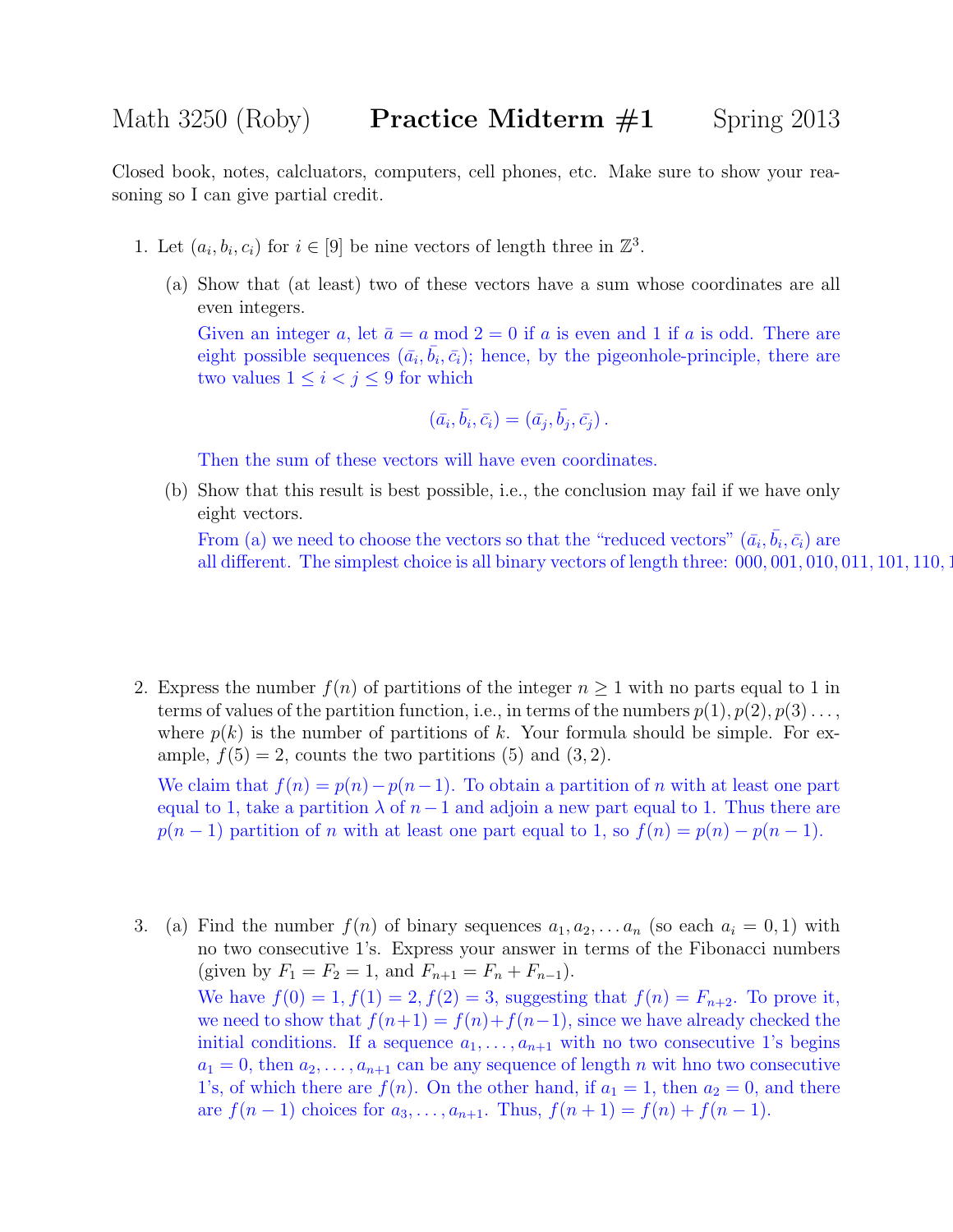(b) Do the same for binary sequences  $a_1, a_2, \ldots, a_n$  satisfying  $a_1 \ge a_2 \le a_3 \ge a_4 \le a_5$  $a_5 \geq \ldots$  (alternating  $\geq$  and  $\leq$ ). Again we have  $f(0) = 1, f(1) = 2, f(2) = 3$ , so let us prove in this case that we have the Fibonacci recurrence. The argument is slightly trickier. If  $a_1 = 1$ , then choose  $b_2, \ldots b_{n+1}$  to be a sequence satisfying  $b_2 \ge b_3 \le b_4 \ge \ldots b_{n+1}$  in  $f(n)$  ways and define  $a_i = 1 - b_i$ 

4. (a) How many different ways are there to arrange the letters in the word RIFFRAFF so that two R's are not adjacent? Subtract the number of ways where the two  $R$ 's are adjacent (treated as a single

element of the permutation) from the total number to get

$$
\frac{8!}{4!2!1!1!} - \frac{7!}{4!1!1!1!} = 4 \cdot 7 \cdot 6 \cdot 5 - 7 \cdot 6 \cdot 5
$$

$$
= 3 \cdot 7 \cdot 6 \cdot 5 = 630.
$$

(b) How many compositions of 24 into any number of parts have each part divisible by three?

Any such composition is in bijection with an arbitrary composition of eight simply by dividing each part by three. So the answer is  $c(8) = 2^{8-1} = 128$ .

5. Let  $n \geq 4$ . How many permutations  $\pi \in S_n$  satisfy  $\pi(1) = 2$ ,  $\pi(2) \neq 3$ ,  $\pi(2) \neq 4$ , and  $\pi(3) \neq 4$ ? Give a simple formula not involving summation symbols. (Try to check your answer for  $n = 4$ .

There is only one choice for  $\pi(1)$ . There are then  $n-3$  choices for  $\pi(2)$  (anything other than 2,3, or 4). Then  $n-3$  choices for  $\pi(3)$  (anything other than 2,  $\pi(2)$ , and 4, which are all different). Then  $n-3$  choices for  $\pi(4)$ ,  $n-4$  choices for  $\pi(5)$ , etc. This gives  $(n-3)^3(n-4)! = (n-3)^2(n-3)!$  choices in all. (For  $n = 4$  the formula gives 1, indicating the only such permutation is 2134.)